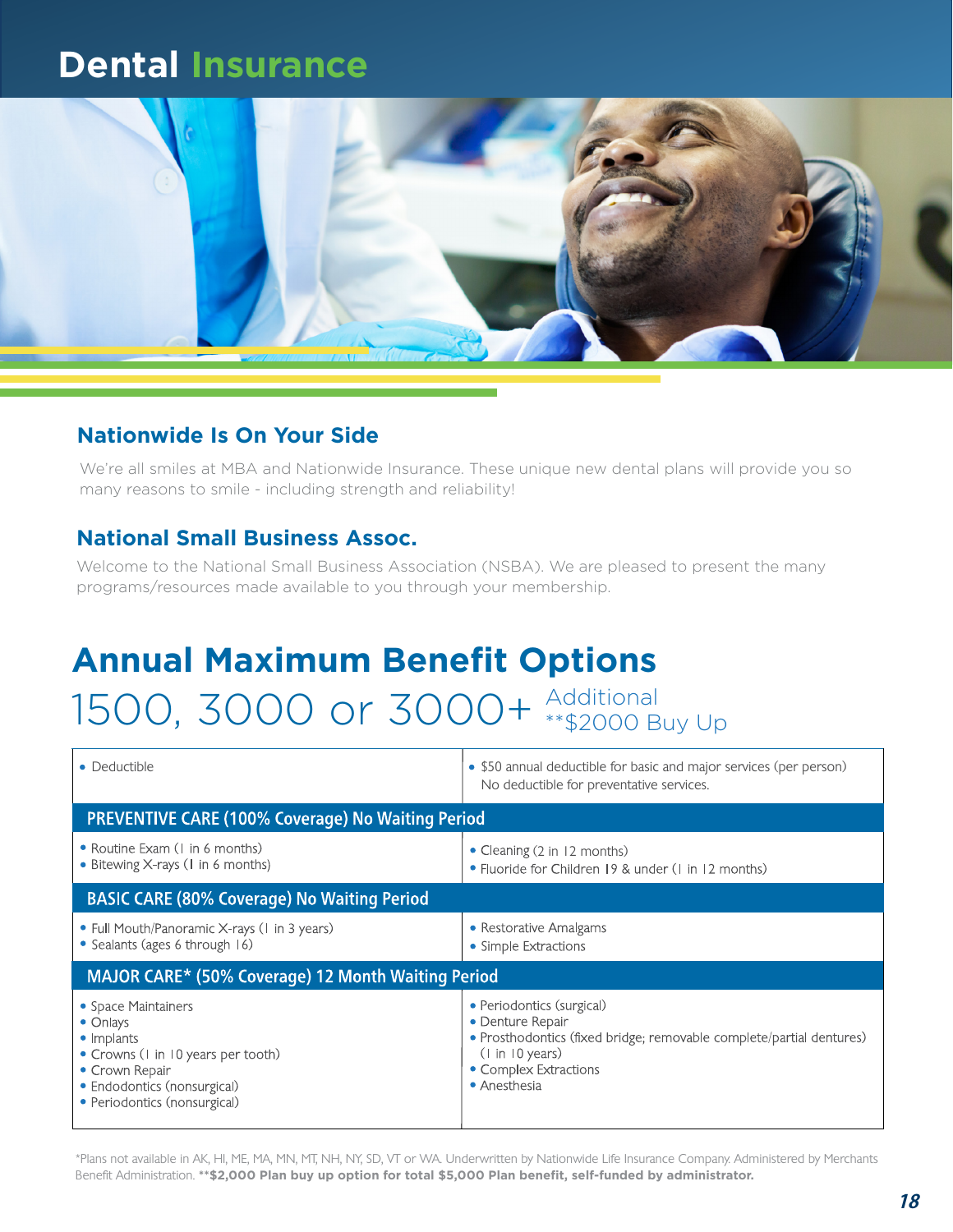## **Vision Insurance**



#### **VSP Individual Vision Plans**

VSP® Individual Vision Plans give you access to the services and products you need to care for your eyes. You'll enjoy comprehensive vision coverage and access to the personalized care you deserve all at low out-of-pocket costs. And, as a member, you'll get an annual average savings of more than \$200 on eye care and eyewear.<sup>1</sup>

1 Comparison based on national average for comprehensive eye exams and most commonly purchased brands. This number represents typical savings for VSP members when they see a VSP network doctor.

#### **Product Details\*\***

| Copay                                                                                                                                                                                        |                                                                                                                                                                                                                                                                               | \$10 Exam / \$25 Materials per Covered Person per Office Visit                                                                                                                                                                                                              |  |
|----------------------------------------------------------------------------------------------------------------------------------------------------------------------------------------------|-------------------------------------------------------------------------------------------------------------------------------------------------------------------------------------------------------------------------------------------------------------------------------|-----------------------------------------------------------------------------------------------------------------------------------------------------------------------------------------------------------------------------------------------------------------------------|--|
| <b>Benefit</b>                                                                                                                                                                               | <b>Frequency</b>                                                                                                                                                                                                                                                              |                                                                                                                                                                                                                                                                             |  |
| Exam:<br>Lenses:<br>Frame:                                                                                                                                                                   | Every 12 months<br>Every 12 months<br>Every 24 months                                                                                                                                                                                                                         |                                                                                                                                                                                                                                                                             |  |
| <b>Benefit</b>                                                                                                                                                                               | <b>Participating Provider</b>                                                                                                                                                                                                                                                 | <b>Non-Participating Provider</b>                                                                                                                                                                                                                                           |  |
| <b>WellVision Exam</b><br>Contact Lens Exam                                                                                                                                                  | Covered after \$10 Exam Copay<br>15% Savings on a contact lens exam                                                                                                                                                                                                           | Up to \$45 after \$10 Exam Copay                                                                                                                                                                                                                                            |  |
| Lenses:                                                                                                                                                                                      | <b>Participating Provider</b>                                                                                                                                                                                                                                                 | <b>Non-Participating Provider</b>                                                                                                                                                                                                                                           |  |
| Single Vision<br>Lined BiFocal<br>Lined TriFocal<br>Lenticular<br>Impact-Resistant (polycarbonate)<br>lenses for children<br>Frames<br>Elective Contact Lenses*<br>Necessary Contact Lenses* | Covered after \$25 materials Copay<br>Covered after \$25 materials Copay<br>Covered after \$25 materials Copay<br>Covered after \$25 materials Copay<br>Fully covered with no Copay up to age 18<br>\$150 allowance every 24 months<br>\$150 allowance every 12 months<br>N/A | Up to \$30.00 after \$25 Materials Copay<br>Up to \$50.00 after \$25 Materials Copay<br>Up to \$65.00 after \$25 Materials Copay<br>Up to \$100.00 after \$25 Materials Copay<br>Up to \$70.00 allowance every 24 months<br>Up to \$105.00 allowance every 12 months<br>N/A |  |
| <b>Discounts &amp; Savings</b>                                                                                                                                                               |                                                                                                                                                                                                                                                                               |                                                                                                                                                                                                                                                                             |  |

**•** Average 20-25% savings on other lens enhancements

**•** 20% off additional glasses and sunglasses, including lens enhancements, from any VSP doctor within 12 months of the patient's last WellVision Exam.

- **•** Extra \$20 to \$40 on featured frame brands. Brands and promotions subject to change.
- **•** Laser Vision Correction- Average 15% savings on the regular price or 5% savings on the promotional price from the contracted facilities.

\*Contact Lenses are provided in lieu of all other lens once every 12 months and frames once every 24 months.

\*\*Rates and coverage may vary in FL & OR.

Plans not available in HI, MA, NY or WA. Underwritten by VSP Vision Care.